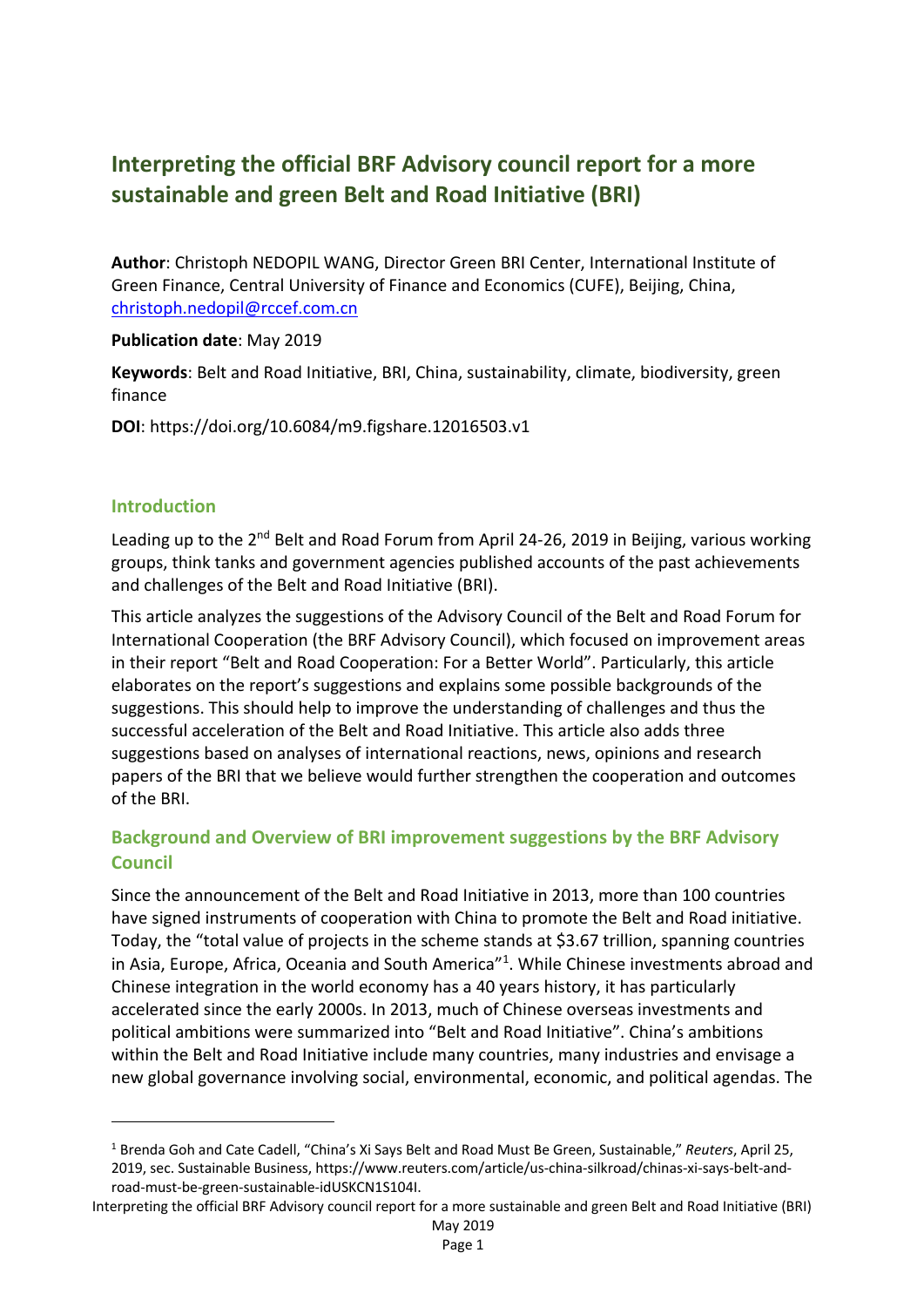BRI has increased hopes in many countries to accelerate infrastructure development, while other countries have intensified scrutiny on China's international ambitions and the Belt and Road Initiative in particular.

The Belt and Road Forum in April 2019 was thus used as opportunity to take stock of achievements and challenges that the 6-year-young initiative faces. The BRF Advisory Council was established during the 1<sup>st</sup> Belt and Road Forum for International Cooperation in May 2017 to give intellectual support to the Belt and Road Forum (BRF). As a non-profit, international policy advisory body, it consists of 11 members from international organizations (e.g. United Nations), research (e.g. National University of Singapore) and politics (e.g. former Foreign Minister of Russia). The members come from 10 countries in Asia, Europe and Africa, while China contributed two members. It was led by Shamshar Akhtar, former Executive Secretary of the Economic and Social Commission for Asia and the Pacific of the United Nations and Justin Yifu Lin, former Senior Vice President of the World Bank and Honorary Dean of national School of Development, Peking University.

The report recognized the contributions of the BRI to provide new sources of economic growth, to contribute to the 2030 Agenda for Sustainable Development and to remove infrastructure bottlenecks that impede growth. Looking at the next steps, the report highlighted seven priority areas for improving the Belt and Road Initiative, aiming to address some of the perceived challenges of the Belt and Road Initiative:

- Enhancing the multilateral dimension of the Belt and Road cooperation
- Reinforcing the open world economy by promoting trade and investment liberalization and facilitation
- Improving soft connectivity alongside hard infrastructure
- Promoting project-based cooperation for more concrete results to build
	- o sustainable infrastructure, and
	- o infrastructure "which is financially viable and broadly beneficial"
- Strengthening industrial cooperation and promotion industrialization in Africa
- Expanding and leveraging diversified sources of financial support for projects
- Better branding the Belt and Road cooperation

The BRF Advisory Council further encouraged to build a "clean silk road" with "zero tolerance for corruption".

These issues will be elaborated on in the following sections.

## **Analysis of BRI Improvement Suggestions**

## **Multilateralism versus bilateral BRI engagements**

The BRF Advisory Council highlighted that "the principle of extensive consultation, joint efforts and shared benefits calls intrinsically for a multilateral approach". It continued that by becoming more multilateral, the BRI "could broaden the supporter base (…) and enhance the sense of ownership of all partners".

By emphasizing that "greater synergy needs to be tapped between the BRI and various national, regional and global development strategies", the council might have alluded to the bilateral nature of the BRI to this point. Chinese institutions have signed BRI related MoUs with multiple international and multilateral organizations, such as the United Nations, the World Bank, the Asian Development Bank and many of the government-to-government BRI

Interpreting the official BRF Advisory council report for a more sustainable and green Belt and Road Initiative (BRI)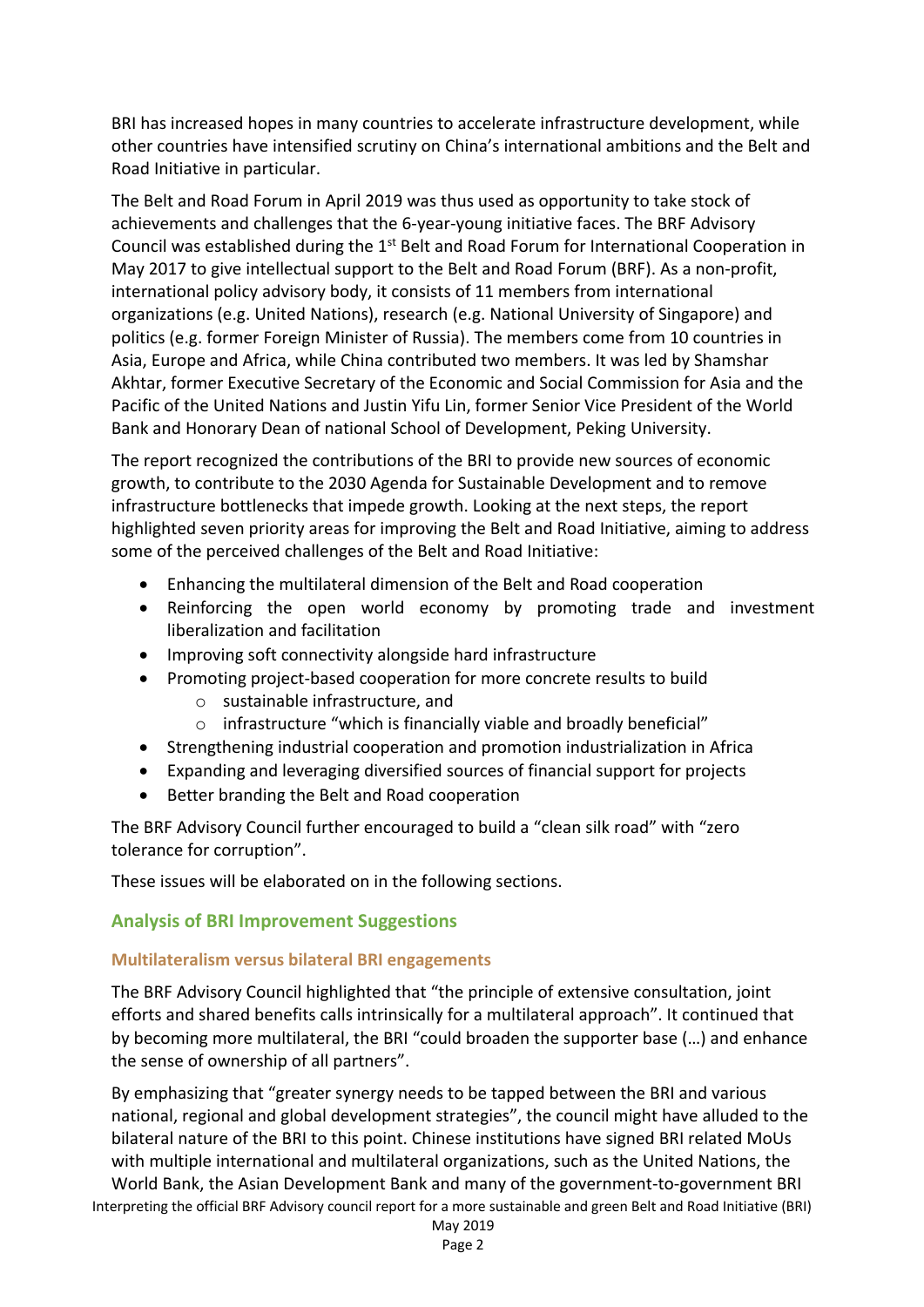MoUs refer to multilateral agreements (such as Paris Climate Accord or the Sustainable Development Goals).

However, by highlighting that "all interested countries should be welcome to join in the cooperation on a bilateral, trilateral or multilateral basis", the BRF Advisory Council possibly also alludes to the de-facto two-party agreement structure that necessitates one party to be Chinese.

Adding a multilateral layer is a delicate issue from many sides. Currently, all BRI-related decisions have to pass Chinese approval, which is allowing China to keep the control of the BRI. By allowing the BRI to be more multilateral, it would increase the attractiveness for more stakeholders from finance, governments, enterprises, NGOs etc., but would also change the current power structure of the BRI. At the same time, adding another multilateral structure that aims to encompass the entire globe, current multilateral structures (e.g. WTO, World Bank, IMF, United Nations) would also need to re-define their roles and possibly add one layer of power and complexity to global governance.

## **Open world economy versus market access restrictions**

The BRF Advisory Council stresses the relevance of "supporting globalization and regional economic integration in an open world economy" with free trade arrangements, reduced trade costs and improved business environments.

Emphasizing this measure is possibly a reaction to older and current tendencies to protect domestic markets from international competition. The US-Chinese "trade war", the US's pulling out of the Trans-Pacific Partnership, and China's reluctance to fully open its market for investment or full business ownership in specific industries (e.g. negative list published by NDRC2) could be the background of the Advisory's emphasis on this topic.

The BRI aims to improve trade. However, although the BRI aims to provide connectivity in multiple regions, current deals are mostly bilateral/bi-party (see point above). This set-up is often seen to facilitate investment and trade for China, but not necessarily with China on a level playing field. In March 2019, when Chinese premier Li Keqiang visited Europe by European Commission President Jean-Claude Juncker emphasized that point by demanding that "European business should have the same degree of access to the Chinese market as Chinese business have in Europe"<sup>3</sup>, asking for reciprocity in market access.<sup>4</sup> This is an ongoing debate, as already in 2016, the European Chamber of Commerce in China noted – in reacting to high-level investments of Chinese companies in Europe (e.g. Fosun International's acquisition of the German private bank Hauck & Aufhauser, ChemChina's purchase of Italian tyre group Pirelli and Midea's acquisition of German robotics maker Kuka) that "it is almost impossible to imagine in the current climate that a European

<sup>2</sup> "China Issues Nationwide 'negative' Investment List," *Reuters*, December 25, 2018,

https://www.reuters.com/article/us-china-economy-investment-idUSKCN1OO0CU.

<sup>3</sup> "Juncker Reinforces Call for Trade Reciprocity after Meeting China's Xi," *Reuters*, March 26, 2019,

https://www.reuters.com/article/us-france-china-juncker-idUSKCN1R7162.

<sup>4</sup> "EU Accelerates Moves to Block China's Market Access," South China Morning Post, March 19, 2019,

https://www.scmp.com/news/china/diplomacy/article/3002285/eu-accelerates-moves-block-chinas-marketaccess.

Interpreting the official BRF Advisory council report for a more sustainable and green Belt and Road Initiative (BRI) May 2019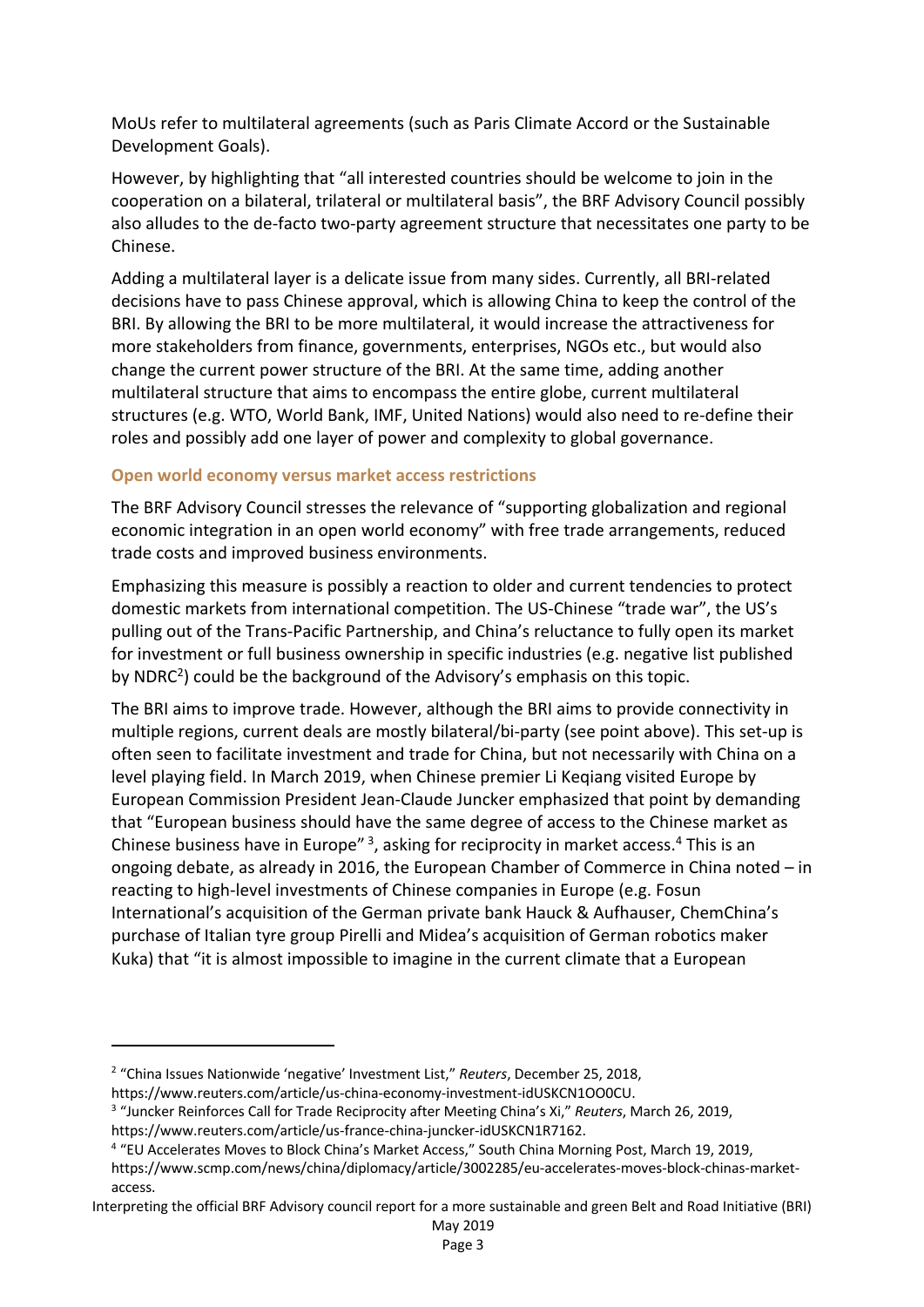company would be permitted to make a significant investment in an equally prominent Chinese company with advanced technological capabilities"5.

The trend of closing doors to international trade and investments is also visible in the European Union, which plans to install a system to coordinated scrutiny on foreign investments and protect strategic technologies and infrastructure.<sup>6</sup>

Focusing on an open world economy within the BRI should thus help alleviate and reverse some of these tendencies.

#### **Improving soft connectivity**

The BRF Advisory Council calls to improve soft connectivity - that is "norms, standards, regulations and custom procedures among countries". This includes, for example, travel facilitation to ease cross-border flows of persons, Belt and Road Special Lanes for fast-track entry and exit at airports, technical assistance and technology to build capacity for developing countries and better customs cooperation to reduce time, cost and uncertainty of cross-border trade.

This suggestions has two backgrounds: first, it would help increase attractiveness of the BRI should BRI countries get preferential treatment in terms of people and goods transport at border crossings. Second, it should help accelerate trade, which is impeded by border crossings, customs, different standards, taxes etc. Currently "many countries [of the BRI] are part of several overlapping [trade] agreements. However, none of the trade agreements in force encompass all Asian countries involved in the BRI" $<sup>7</sup>$  (see Figure 1). Removing these</sup> barriers and creating more "soft connectivity" should facilitate a more seamless integration of the BRI markets – and thus make the BRI an initiative with easier trade governance for its member countries.

<sup>5</sup> Tom Mitchell and Christian Shepherd, "Europe Lobby Warns on China Market Barriers," *Financial Times*, September 1, 2016, sec. Chinese trade, https://www.ft.com/content/757f5246-6fde-11e6-a0c9-1365ce54b926. <sup>6</sup> "With Eyes on China, EU Lawmakers Back Investment Screening," *Reuters*, February 14, 2019,

https://www.reuters.com/article/us-eu-china-investment-idUSKCN1Q31JU.

 $^7$  Bala Ramasamy et al., "Trade and Trade Facilitation along the Belt and Road Initaitive Coridors." ARTNeT Working Paper Series (Bangkok: ESCAP, November 2017),

https://www.econstor.eu/bitstream/10419/172051/1/1006745505.pdf.

Interpreting the official BRF Advisory council report for a more sustainable and green Belt and Road Initiative (BRI)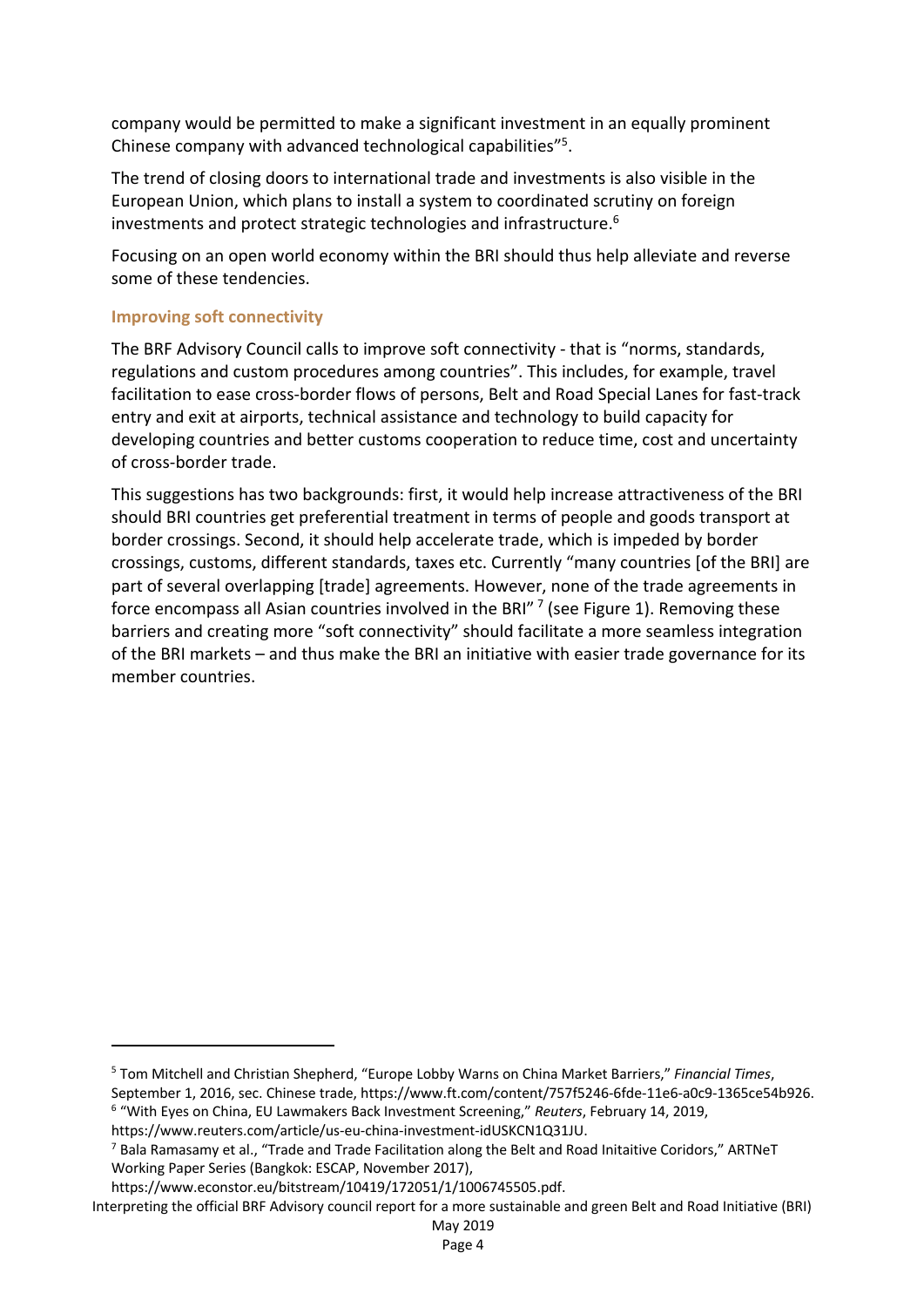

# **Figure 1: Regional trade agreements between Asian BRI economies<sup>8</sup>**

Source: APTIAD, ESCAP

## **Project based cooperation**

The BRF Advisory Council emphasizes the need to increase tripartite or third-market cooperation to enhance the "role of different participating countries".

The background is that with large investments in the BRI come large contracts, which are currently mostly financed and executed by Chinese banks and companies. The Financial Times pointed out in January 2018 that non-Chinese contractors only received 11% of Chinese funded projects in Europe and Asia (7.6% went to local contractors, 3.4% to foreign contractors). A full 89% of Chinese funded projects in Europe and Asia went to Chinese contractors. This is in comparison to multilateral bank projects in the region, where 29% went to Chinese, 40.8% to local and 30.2% to foreign contractors.<sup>9</sup> Jonathan Hillman of the Center for Strategic & International Studies sees one reason in the lack of international participation in BRI projects that "China's largest lenders are opaque. Projects are publicized after [Chinese] contractors are picked<sup>"10</sup>, making an open and fair bidding to contracts difficult. The Nikkei Asian Review consequently titled that "China must play fair over BRI contracts"11. A case in point was the renegotiation of the ECLR rail link in Malaysia in April

https://asia.nikkei.com/Politics/China-must-play-fair-over-BRI-contracts.

Interpreting the official BRF Advisory council report for a more sustainable and green Belt and Road Initiative (BRI)

<sup>8</sup> Ramasamy et al.

<sup>9</sup> James Kynge, "Chinese Contractors Grab Lion's Share of Silk Road Projects," *Financial Times*, January 25, 2018, sec. Chinese business and finance, https://www.ft.com/content/76b1be0c-0113-11e8-9650-9c0ad2d7c5b5. <sup>10</sup> Jonathan E. Hillman, "Corruption Flows Along China's Belt and Road," Center for Strategic & International

Studies (CSIS), January 18, 2019, https://www.csis.org/analysis/corruption-flows-along-chinas-belt-and-road. <sup>11</sup> Jonathan E. Hillman, "China Must Play Fair over BRI Contracts," Nikkei Asian Review, February 6, 2018,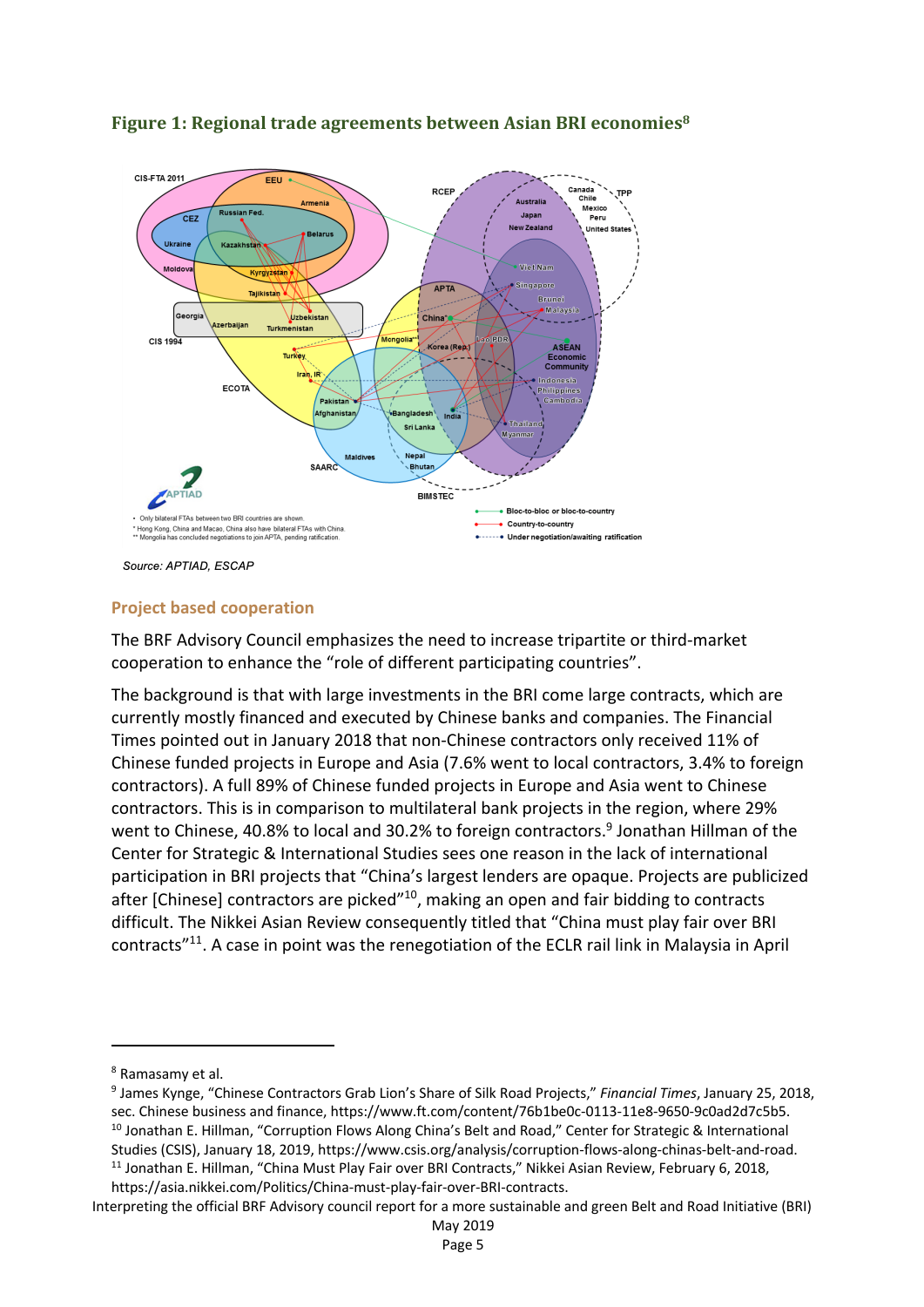2019: To counter the pre-dominance of Chinese contractors, the Malaysian government was able to increase local content to 40%, compared to the original 30%.<sup>12</sup>

The Advisory Council further emphasized in project-based cooperation to build "high quality, reliable, resilient and sustainable, including environmentally sustainable infrastructure, and ensure that such infrastructure is affordable, accessible, inclusive and broadly beneficial".

The following two sections will elaborate on the environmental sustainability and the affordability, particularly for governments.

## **Environmental sustainability**

The BRF Advisory Group stressed that the BRI should build "improved infrastructure connectivity (…) with a focus (…) on sustainability", analyzed how the Belt and Road Cooperation should support the 2030 Agenda for Sustainable Development and encourages to "build a green silk road towards ecological sustainability (…), supported by efforts to implement the Paris Agreement as well as improved green finance including issuance of green bonds".

The background is that the Belt and Road Initiative is being criticized for contributing to both global warming through continued investment in CO2-intensive coal-fired/gas-fired power plants and environmental degradation due to lack of environmental standards.

Chinese BRI investments, particularly in the energy sector, are said to increase greenhouse gas emissions. From 2014 to 2017, of the 25.7 billion USD of loans provided by CDB, China Eximbank, ABC, BOC, CCB and ICBC in BRI countries, 13.9 billion USD went to fossil fuels and 9.1 billion USD to renewables, according to the World Resources Institute.<sup>13</sup> Chinese companies are currently involved in "at least 240 coal projects in 25 of the Belt and Road countries" and are "financing about half of proposed new coal capacity in Egypt, Tanzania, and Zambia"14. As of 2019, US\$14.6 billion have been proposed in funding from China for over 71GW of coal-fired power plant projects across 23 countries (see Figure 2). In Pakistan, for example, BRI investments in coal-fired power plants grow energy capacity "from 190 to 15,300 megawatts (…). It may also lead to Pakistan's greenhouse gas emissions quadrupling between 2015 and 2030".15 Even when considering "clean coal" as a bridging technology for energy, only 38% of the total capacity under development by China in these 25 BRI countries would be considered clean coal using ultra-supercritical technology.

<sup>&</sup>lt;sup>12</sup> Alice Woodhouse and Tom Mitchell, "Malaysia Renegotiated China-Backed Rail Project to Avoid \$5bn Fee," Financial Times, April 15, 2019, https://www.ft.com/content/660ce336-5f38-11e9-b285-3acd5d43599e.

<sup>13</sup> Lihuan Zhou et al., "Moving the Green Belt and Road Initiative: From Words to Actions," *World Resources Institute*, October 2018, 44.

<sup>&</sup>lt;sup>14</sup> Isabel Hilton, "How China's Big Overseas Initiative Threatens Global Climate Progress," YaleEnvironment360, January 3, 2019, https://e360.yale.edu/features/how-chinas-big-overseas-initiative-threatens-climateprogress.

<sup>&</sup>lt;sup>15</sup> Jackson Ewing, "China's Foreign Energy Investments Can Swing Coal and Climate Future | TheHill," The Hill, April 5, 2019, https://thehill.com/opinion/energy-environment/437564-chinas-foreign-energy-investmentscan-swing-coal-and-climate.

Interpreting the official BRF Advisory council report for a more sustainable and green Belt and Road Initiative (BRI)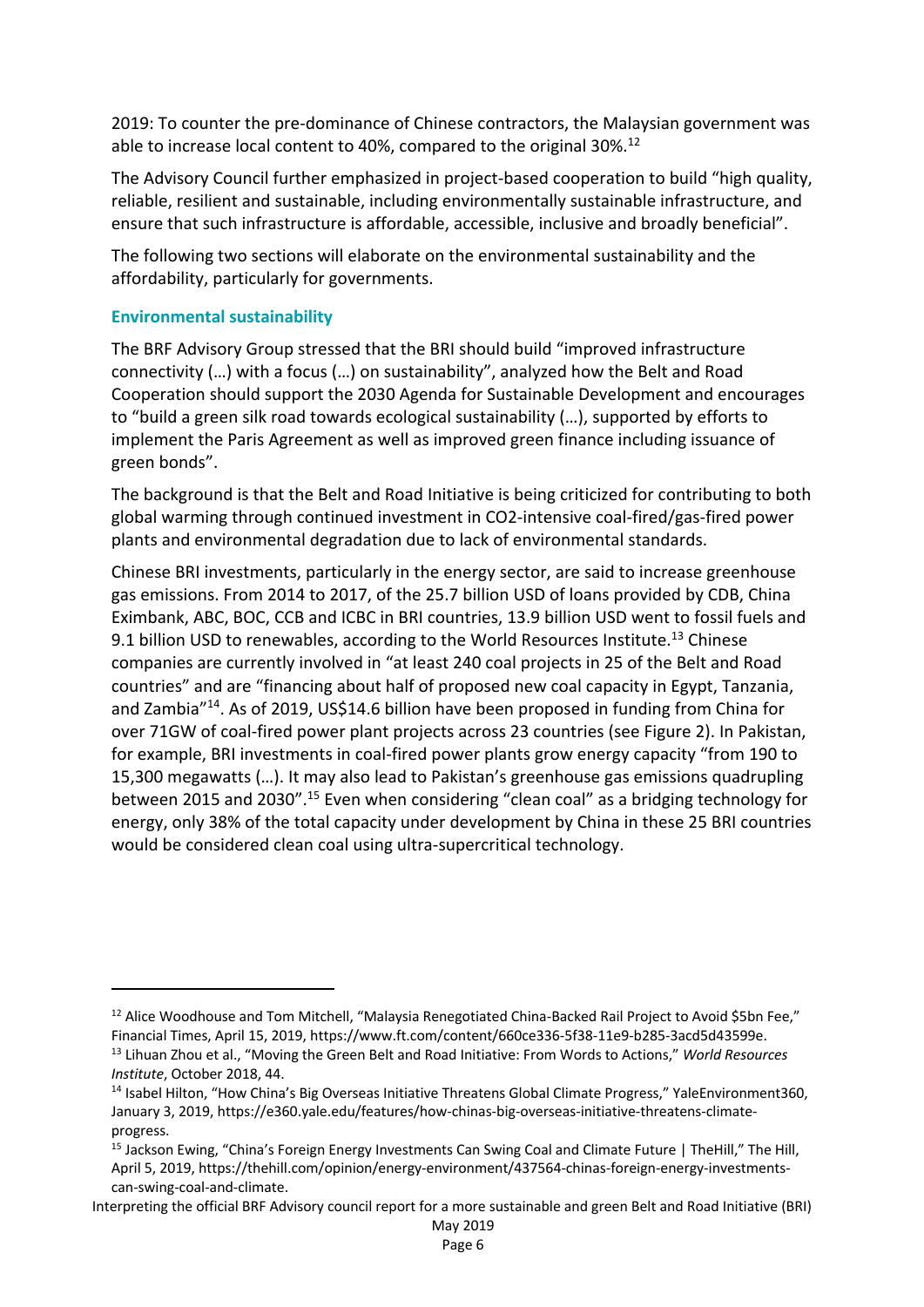



In addition, some critics see environmental problems in terms of lack of environmental standards threatening biodiversity (such as the almost certain threat of extinction of the rarest species of great ape through a Chinese built and financed 1.6 billion USD hydropower project in North Sumatra/Indonesia)<sup>17</sup>, deforestation<sup>18</sup> (such as being the biggest sponsors for pulp and paper producers in Indonesia<sup>19</sup>), and river pollution. The World Wide Fund for Nature (WWF) has created a risk assessment map of BRI investments in the Eurasia corridor. It shows that particularly South-East Asia, the Himalaya regions, the Northern part of china and the corridor through Kazakhstan are at high risk of environmental degradation (see Figure 3).

<sup>&</sup>lt;sup>16</sup> Christine Shearer, Melissa Brown, and Tim Buckley, "China at a Crossroads: Continued Support for Coal Power Erodes Country's Clean Energy Leadership" (Hong Kong: Institute for Energy Economics and Financial Analysis (IEEFA), January 2019), http://ieefa.org/wp-content/uploads/2019/01/China-at-a-Crossroads\_January-2019.pdf.

<sup>&</sup>lt;sup>17</sup> Hans Nicholas Jong, "Scientists Urge Indonesian President to Nix Dam in Orangutan Habitat," Mongabay Environmental News, July 13, 2018, https://news.mongabay.com/2018/07/scientists-urge-indonesianpresident-to-nix-dam-in-orangutan-habitat/. Agustinus Beo Da Costa, "Indonesia NGO Appeals Ruling on China-Funded Dam in Endangered Orangutan Habitat," *Reuters*, March 13, 2019, sec. Sustainable Business, https://www.reuters.com/article/us-indonesia-orangutan-idUSKBN1QU16S.

<sup>18</sup> Elizabeth Losos Olander Alexander Pfaff, and Lydia, "The Deforestation Risks of China's Belt and Road Initiative," *Brookings* (blog), January 28, 2019, https://www.brookings.edu/blog/futuredevelopment/2019/01/28/the-deforestation-risks-of-chinas-belt-and-road-initiative/.

Interpreting the official BRF Advisory council report for a more sustainable and green Belt and Road Initiative (BRI) <sup>19</sup> Merel van der Mark, "Banktrack Blog," Banktrack, February 17, 2015, http://blog.banktrack.org/?p=522.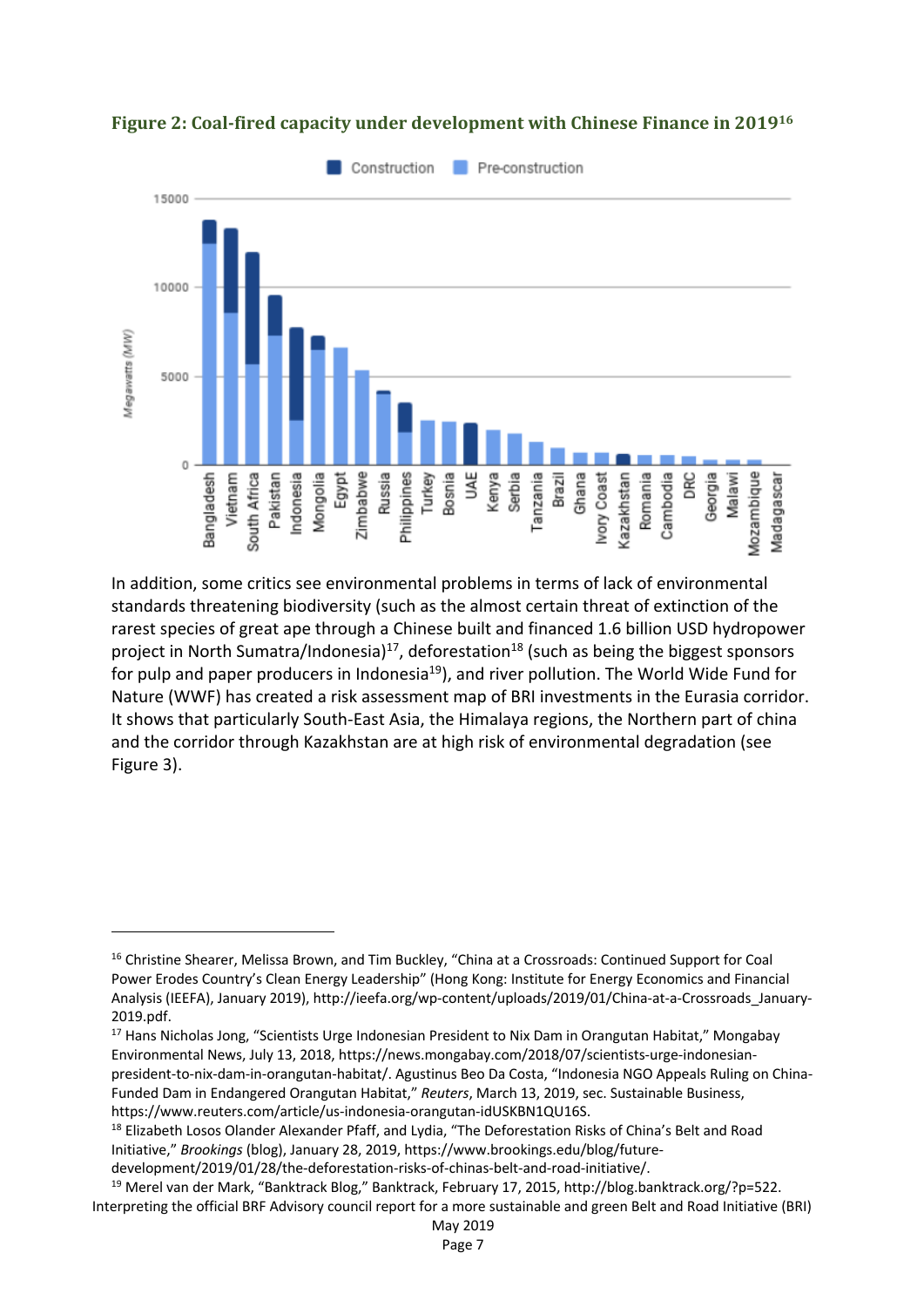

**Figure 3: Environmental Impact map of BRI investments<sup>20</sup>** 

The problem of environmental protection is a particular challenge in the current set-up of the BRI: China adheres to host country rules, meaning that China aims to not impose its rules to other countries ("no strings attached").

However, a change has taken place already in BRI communication with a greater emphasis in using "green", "sustainable" and "environmentally friendly" as words. Also, multiple agreements signed by BRI stakeholders during the 2019 BRF emphasized the need and willingness to green the BRI (e.g. Joint Communique emphasizing amongst others green finance, the Green Investment Principles) and with an international consensus on "green" evolving and emerging (e.g. Paris Agreement, SDGs), a window of opportunity seems to open to better evaluate, apply and enforce green norms by BRI stakeholders.

## **Financial sustainability**

The BRF Advisory Group calls for projects to be "affordable" and "financially viable".

One possible background for this recommendation is the perception that loans by Chinese parties to some BRI governments have been causing a "debt trap". Debt traps happen when debtor countries can't repay their debt to the creditor and are forced to hand over collaterals to the creditor. This happened, for example, after Chinese creditors gave more than \$8 billion to the government of Sri Lanka, after which Sri Lanka was unable to repay some of it. In December 2017, the government of Sri Lanka handed the port of Hambantota to China on a 99-year lease.<sup>21</sup> Fears of debt traps are also spreading in countries like Kenya to hand over the port of Mombasa<sup>22</sup>, in Zambia<sup>23</sup> and in Djibouti<sup>24</sup>. In its research, the Center

<sup>&</sup>lt;sup>20</sup> Giovanni Ortolani, "China's Belt and Road Poised to Transform the Earth, but at What Cost?," Mongabay Environmental News, April 24, 2018, https://news.mongabay.com/2018/04/chinas-belt-and-road-poised-totransform-the-earth-but-at-what-cost/.

<sup>21</sup> Kai Schultz, "Sri Lanka, Struggling With Debt, Hands a Major Port to China," *The New York Times*, August 7, 2018, sec. World, https://www.nytimes.com/2017/12/12/world/asia/sri-lanka-china-port.html.

<sup>&</sup>lt;sup>22</sup> Kristin Huang, "Will China Seize Prized Port If Kenya Can't Repay Belt and Road Loans?," South China Morning Post, December 30, 2018, https://www.scmp.com/economy/china-economy/article/2180026/will-china-seizeprized-port-if-kenya-cant-pay-back-its-belt.

Interpreting the official BRF Advisory council report for a more sustainable and green Belt and Road Initiative (BRI)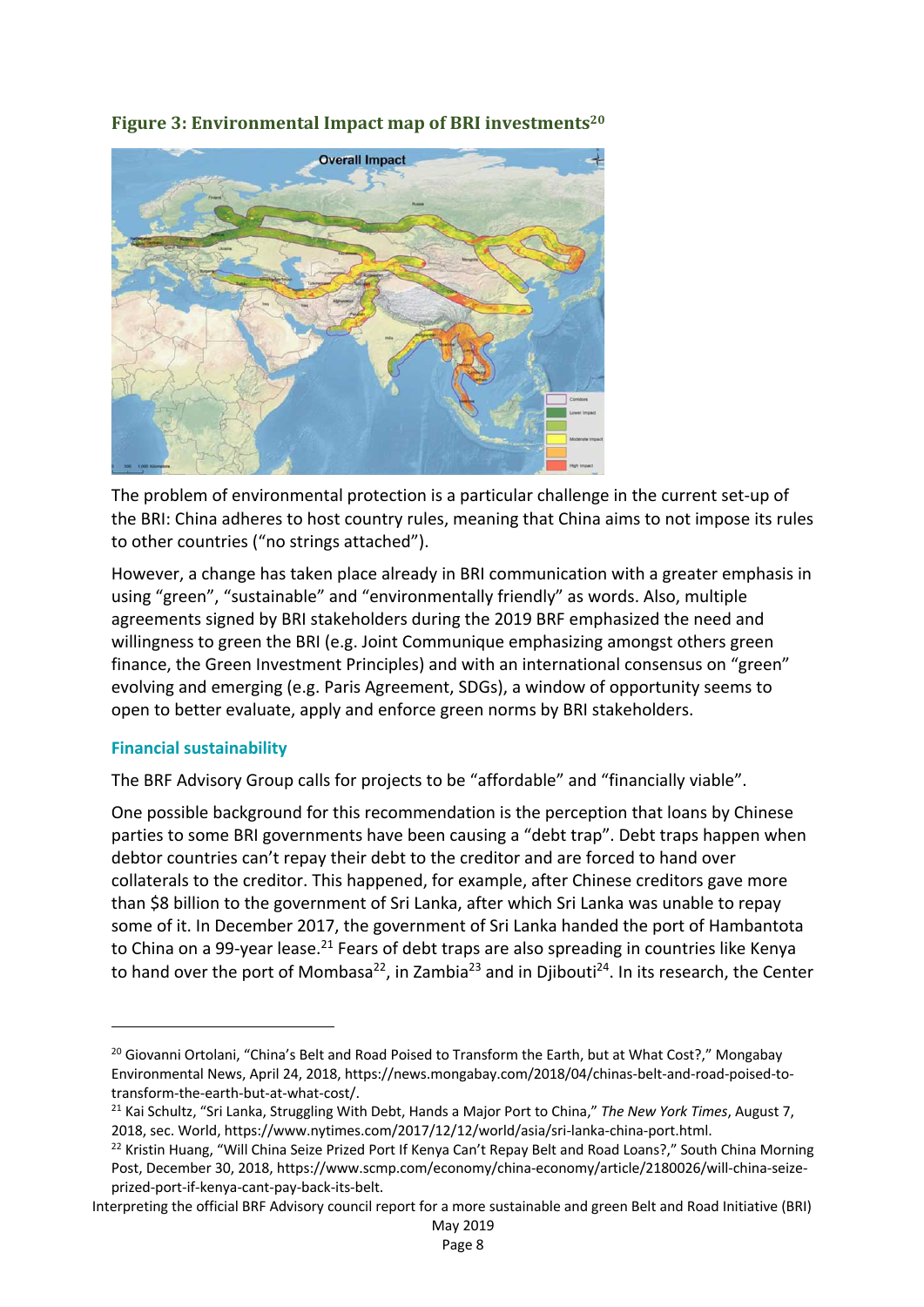for Global Development analyzed the impacts of Chinese lending to African governments and found 8 countries at high risk, and 13 countries at significant risk of defaulting on their debt payments. 25





This analysis is based on the increase of debt due to BRI pipeline projects. As can be seen in Figure 5, countries like Djibouti have seen a 10% increase of PPG Debt/GDP paired with a 10% Debt to China/external PPG Debt (%) growth due to BRI projects and required credits, making it one of the countries at risk of debt trap.

Interpreting the official BRF Advisory council report for a more sustainable and green Belt and Road Initiative (BRI)

<sup>23</sup> APO, "How Djibouti like Zambia Is about to Loose Its Port to China," *CNBC Africa* (blog), September 13, 2018, https://www.cnbcafrica.com/apo/2018/09/13/how-djibouti-like-zambia-is-about-to-loose-its-port-to-china/. <sup>24</sup> Bloomberg, "Djibouti's Rising Debts to Expansionist China Worry US, France," *The Economic Times*, April 7, 2019, sec. World News, https://economictimes.indiatimes.com/news/international/world-news/djiboutisrising-debts-to-expansionist-china-worry-us-france/articleshow/68757684.cms.

<sup>25</sup> John Hurley, "Examining the Debt Implications of the Belt and Road Initiative from a Policy Perspective," *CGD Policy Paper* 121, no. March 2018 (March 2018): 39.

<sup>&</sup>lt;sup>26</sup> Hurley.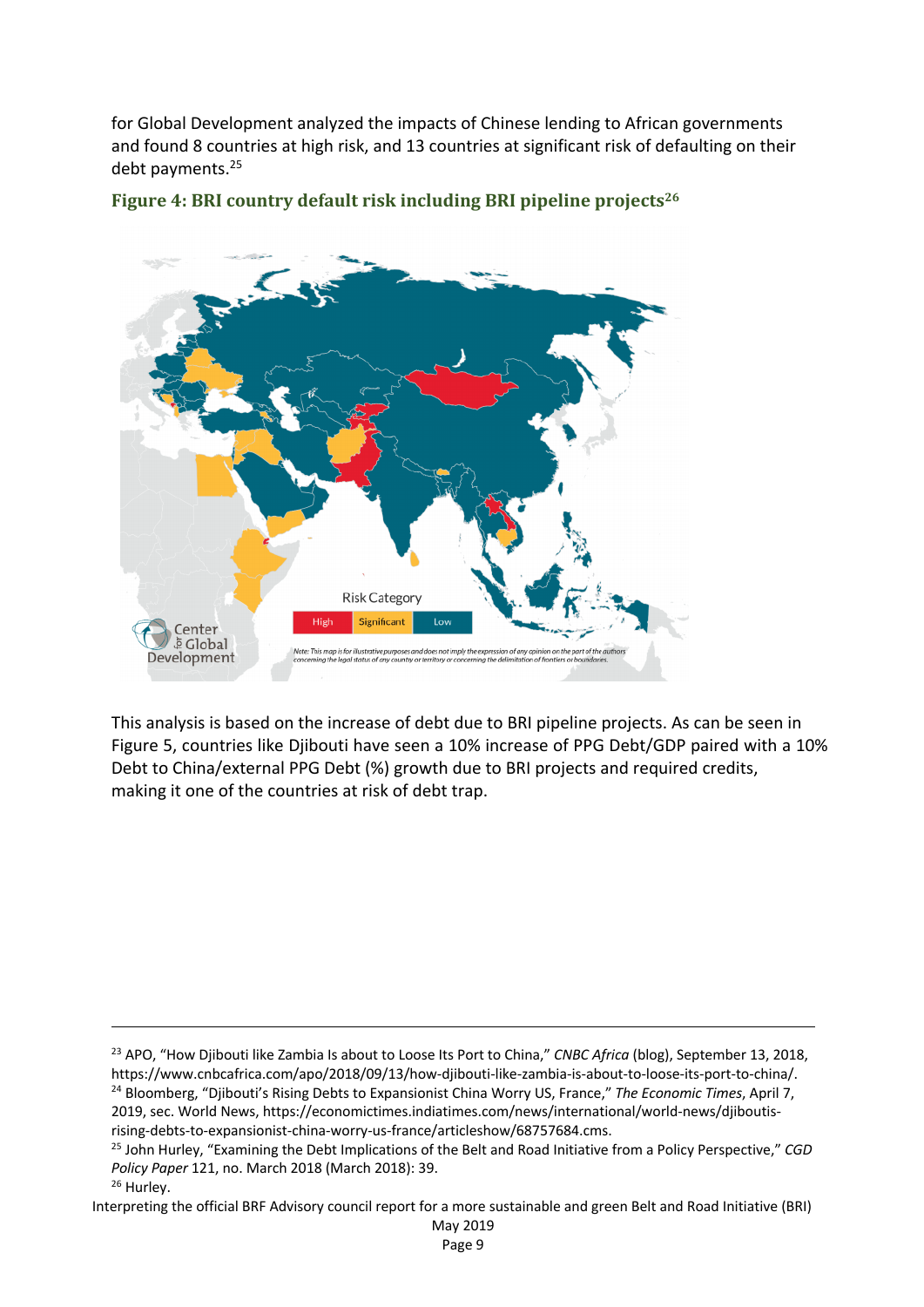

# **Figure 5: Immediate marginal impact of BRI lending pipeline**<sup>27</sup>

Figure 3: Immediate marginal impact of BRI lending pipeline

By focusing on financially viable and affordable projects, investors should be careful not to further indebt countries with an already high debt to GDP ratio, while debtor countries themselves are responsible to evaluate risks of their debt. This process could be helped by third-party auditing and second-party opinions.

To further improve financial sustainability, the Chinese Ministry of Finance published the "Debt Sustainability Framework for Participating Countries of the Belt and Road Initiative" at the BRF on April 25, 2019. Based on the IMF/World Bank Debt Sustainability Framework for Low Income Countries (LIC-DSF), the Belt and Road Initiative Debt Sustainability Framework (BRI-DSF) aims to promote "sustainable economic and social development of BRI countries while ensuring debt sustainability". <sup>28</sup>

## **Strengthening industrial cooperation**

The BRF Advisory Group calls to "translate the catalytic effect of infrastructure connectivity on industrialization and economic growth into concrete outcomes". This includes strengthening of global industrial chains, value chains and supply chains as "to promote sustainable industrialization in African countries" that specifically includes "opportunities from (…) the emerging digital economy".

One possible background is that China has over the past years become a leading provider and innovator in digital economy and aims to support BRI countries, particularly in Africa, to become more digitalized. Building on China's experience in supporting many African countries to build mobile communication technology using Huawei and ZTE technology in

<sup>27</sup> Hurley.

Interpreting the official BRF Advisory council report for a more sustainable and green Belt and Road Initiative (BRI) <sup>28</sup> Ministry of Finance of People's Republic of China, "Debt Sustainability Framework for Participating Countries of the Belt and Road Initiative" (2019), http://m.mof.gov.cn/czxw/201904/P020190425513990982189.pdf.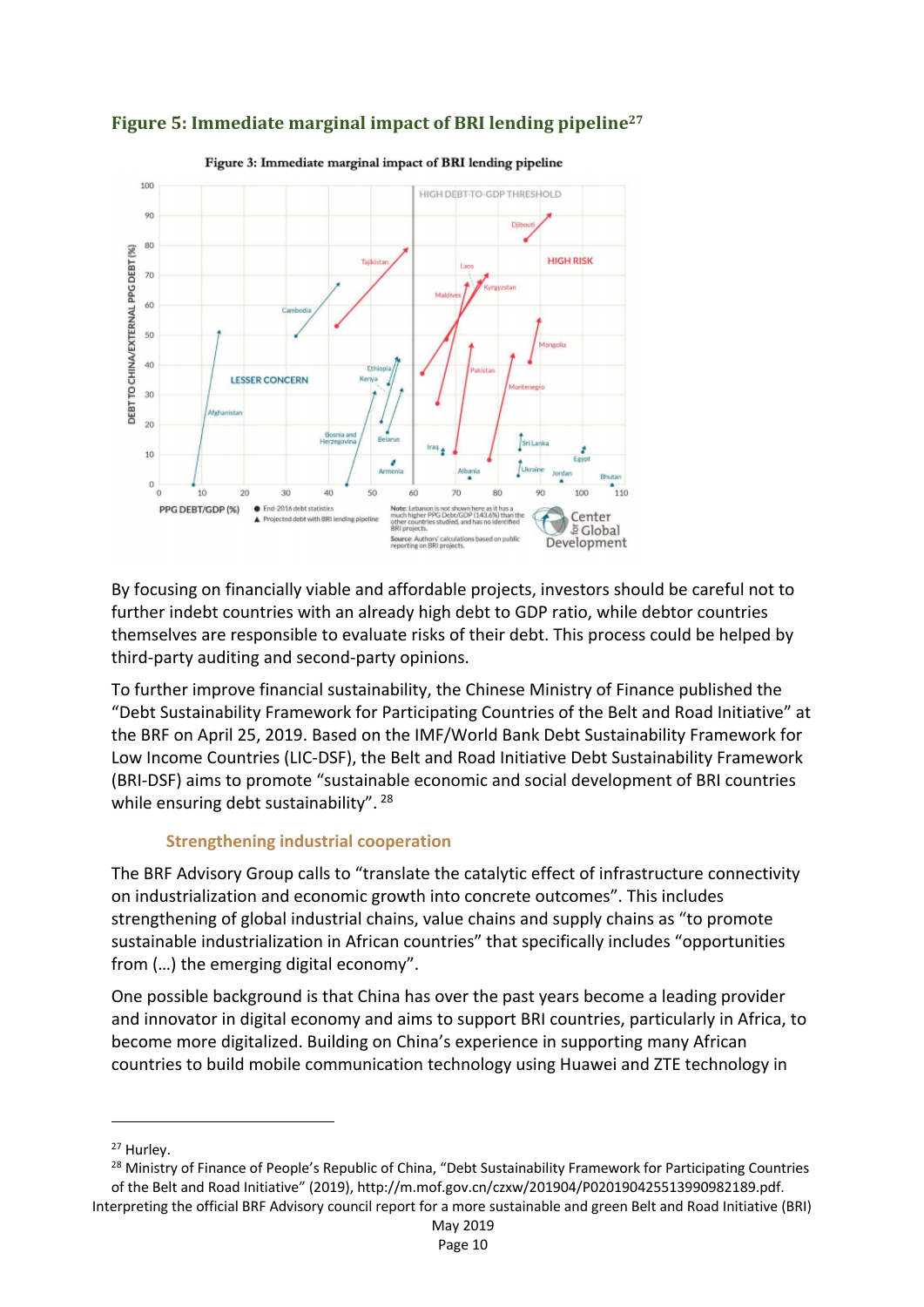the 2000s, a similar cooperation could help African economies to become even more digitalized.

#### **Expanding financial resources**

The Advisory Council acknowledges the necessity for public funding in financing BRI projects, but emphasizes the need to "crowd in investment from multilateral development banks, international and local financial institutions, and the private sector through co-finance, public-private partnerships…" to support sustainable infrastructure development. In this regard, the Advisory Council stresses to

- 1. ensure the economic, social, fiscal, financial and environmental sustainability of projects within national institutions and drawing upon universally accepted international norms and standards
- 2. use finance to build a green silk road towards ecological sustainability and support to implement the Paris Agreement

The Advisory Council further emphasizes the use of green finance including the issuance of green bonds to support this path.

The background is twofold. Firstly, currently all BRI projects are financed through Chinese financial institutions. In order to achieve the goals mentioned above (e.g. multilateralism, soft connectivity, project-based cooperation with more local participation, environmental and financial sustainability) cooperation with international/multilateral financing institutions should be improved, as these institutions have more experience in applying globally agreed standards, safeguards and best practices. In fact, most international banks and multilateral development banks as signatory to the Equator Principles have agreed to adhere to sustainability and safeguard standards.

Accordingly, many of the multilateral banks (e.g. AIIB, ADB, the World Bank) have signed MoUs to support the BRI.

Secondly, using green finance to achieve sustainable development has been a hallmark of Chinese financial markets development since the G20 Summit in Hangzhou in 2016, where China pushed the concept of Green Finance onto the agenda. Within 3 years, China has become the second largest issuer of green bonds worth 30 billion USD in 2018 (after the US with 34 billion USD), according to the Climate Bonds Initiative<sup>29</sup>. Looking at the overall bond market (the US bond market in 2018, for example, traded about 500 billion USD every day in a 41 trillion USD market<sup>30</sup>), green finance currently still is in its infancy. This indicates on the one hand a long way for green finance, but at the same time a huge growth potential, should regulators continue to increase their support for a green economy.

#### **Branding as a remedy against criticism of transparency**

The Advisory Council recognizes that "there is still some misunderstanding and misperception of the Belt and Road cooperation" and suggests to promote and share information on "a series model projects". This should include "some quick-wins that allow

<sup>&</sup>lt;sup>29</sup> Climate Bonds Initiative, "2018 Green Bond Market Summary" (Climate Bonds Initiative, January 2019), https://www.climatebonds.net/files/reports/2018\_green\_bond\_market\_highlights.pdf.

Interpreting the official BRF Advisory council report for a more sustainable and green Belt and Road Initiative (BRI) <sup>30</sup> Kevin McPartland, "Understanding The \$41 Trillion U.S. Bond Market," Forbes, October 11, 2018, https://www.forbes.com/sites/kevinmcpartland/2018/10/11/understanding-us-bond-market/#371539a01caf.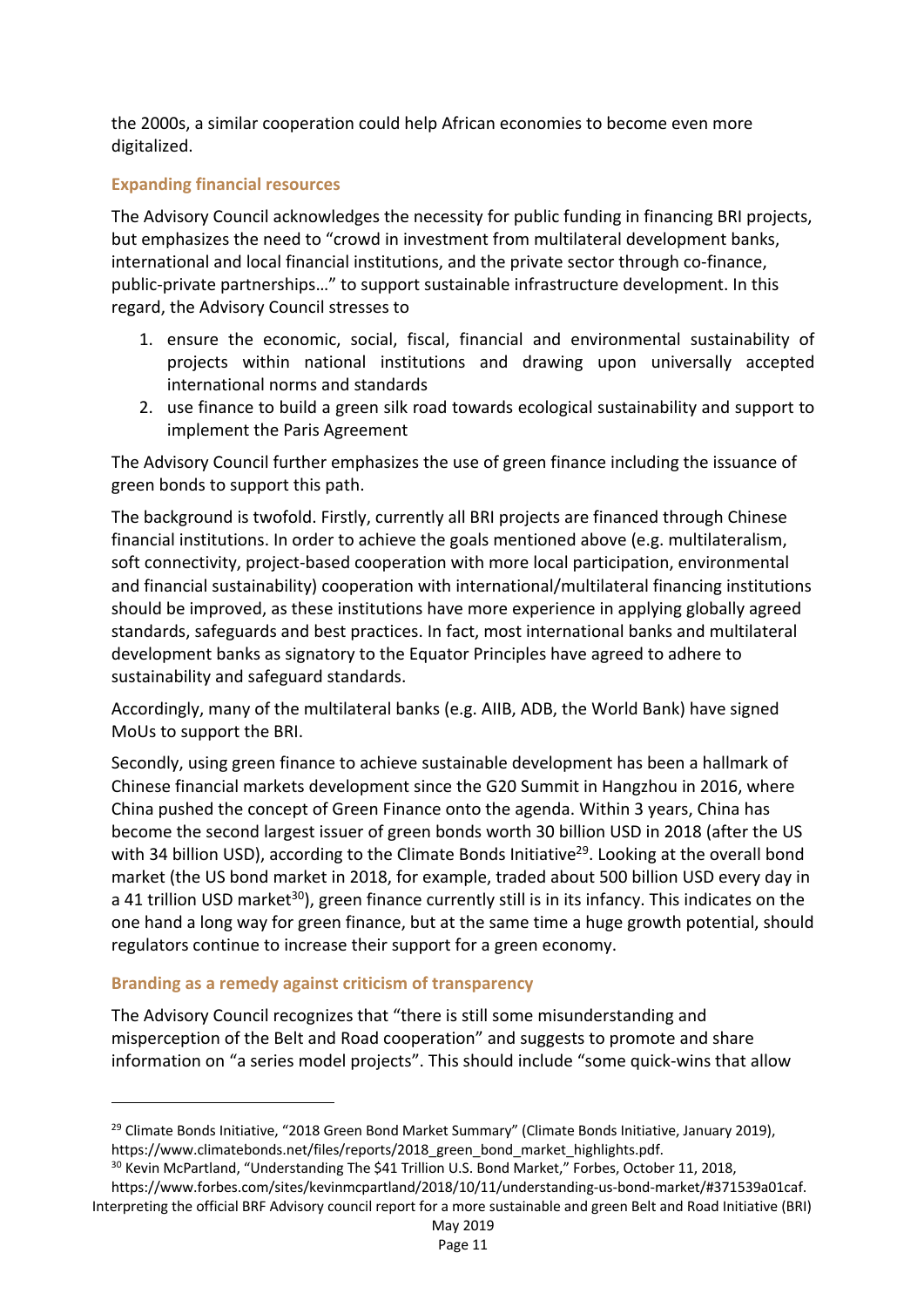people to feel the real benefits of the Belt and Road cooperation in the short run". The suggestion to establish a data portal of projects under the Belt and Road Cooperation and a managing office of the database was only endorsed "by some members".

Several reasons could lead to this recommendation. One reason could be the confusion about the name "Belt and Road Initiative":

- in English, the official translation has changed from "One Belt One Road" in 2016
- The Chinese name remains 一带一路 (yi dai yi lu), meaning "One Belt One Road"
- It is often also referred to as "Silk Road" or "New Silk Road"

In addition, for many it seems unclear what count as Belt and Road projects, and which ones don't. Consequently, the NDRC is said to be working on a list of legitimate BRI projects that the Chinese government officially acknowledges and which aims to stop companies from misusing the label "Belt and Road Initiative" to avoid reputation damages.<sup>31</sup>

Furthermore, the scope and aims of the BRI are insufficiently described. The English newspaper The Guardian titled in 2017: "The \$900bn question: what is the Belt and Road Initiative?"32. Defining the BRI has led not only to many opportunities for think tanks to share their best guesses, but also to adverse reactions of international governments to endorse the BRI due to lack of understanding about its desired and concrete outcomes, methods, contents etc.

In addition to a lack of understanding of the name and the content of the BRI, the necessity to strengthen branding possibly also stems from a weak understanding and name recognition and interest among the broader public. When comparing, for example, other economic "clubs" like "G20" and "OECD" to the "Belt and Road Initiative" on Google trends – a tool to understand trends in internet searches on Google (which is after all outside China the most used internet search engine), the search term Belt and Road is not often sought after (see Figure 6).

<sup>31</sup> "China Moves to Define 'Belt and Road' Projects for First Time," *Bloomberg News*, April 3, 2019,

https://www.bloomberg.com/news/articles/2019-04-03/china-moves-to-define-belt-and-road-projects-forfirst-time.

<sup>32</sup> Tom Phillips, "The \$900bn Question: What Is the Belt and Road Initiative?," *The Guardian*, May 12, 2017, sec. World news, https://www.theguardian.com/world/2017/may/12/the-900bn-question-what-is-the-belt-androad-initiative.

Interpreting the official BRF Advisory council report for a more sustainable and green Belt and Road Initiative (BRI)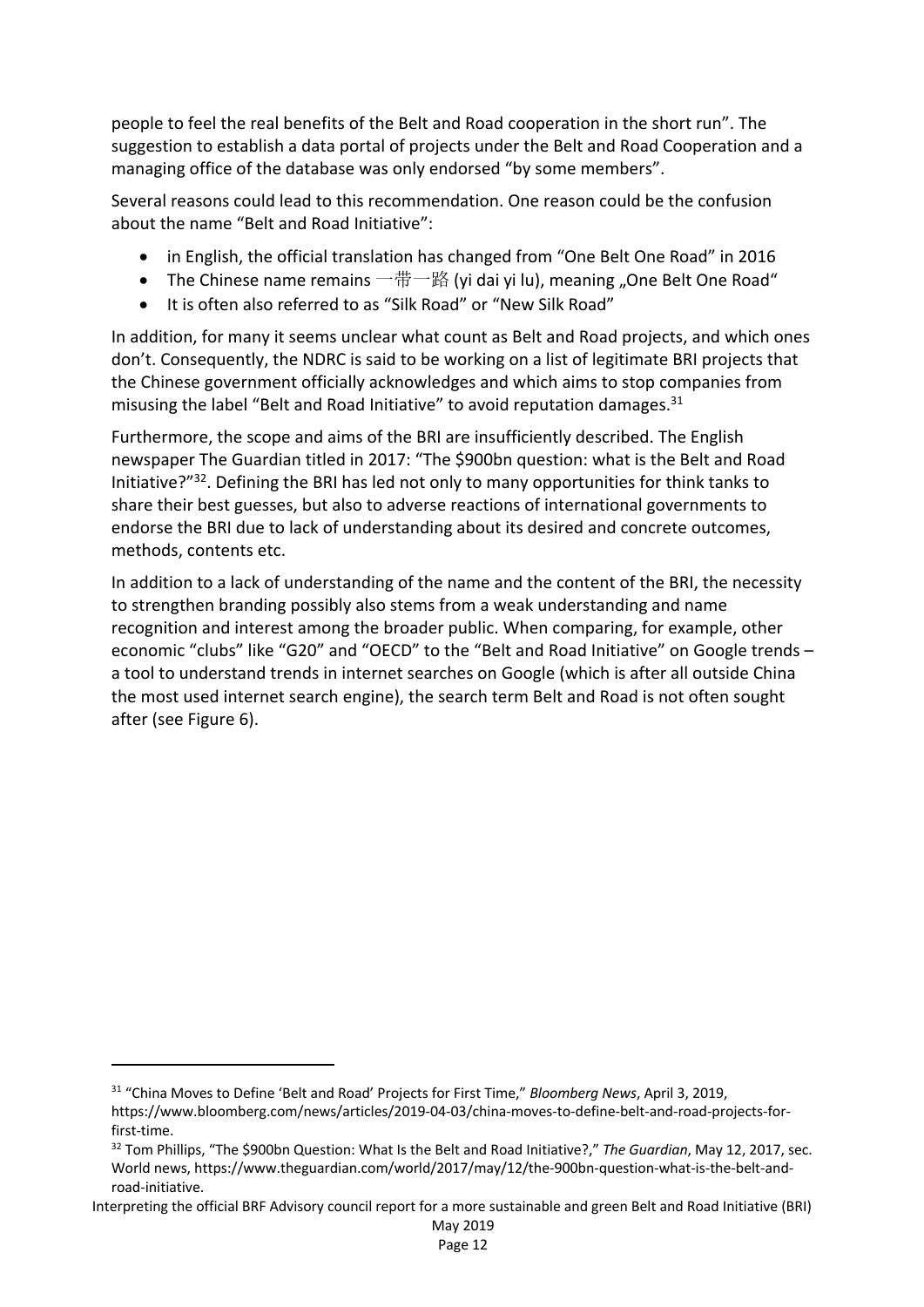## **Figure 6: Google Trends comparing search terms "Belt and Road", "Belt and Road** Initiative", "G20" and "OECD"<sup>33</sup>



To counter this lack of understanding, highlighting specific examples and cases could help to increase recognition and understanding. However, this communication would not necessarily mollify the critics that look for better transparency and comparability of BRI investments.34 Only a transparent and accessible database, as "some members" of the Advisory Council have recommended, would be able to solve this issue. It would have to include information regarding investments size, instruments, involved parties, assets, emissions, contracts particularly for public projects in line with, for example, multilateral or Western bilateral development banks.

## **Corruption**

The Advisory Council calls to "build a clean silk road with zero tolerance, zero loophole, and zero obstacle for cooperation to root out corruption". In his opening speech at the Belt and Road Forum, also Xi Jinping emphasized that "we should have zero tolerance for corruption".

The background is that on several occasions, Chinese companies have been caught redhanded in corruption activities: In 2018, for example, the China Communications Construction Co (CCCC) "was publicly accused by the Bangladeshi government ministers of offering a bribe to a Bangladeshi official in connection with a construction project<sup>"35</sup>. One reason for increasing corruption, according to the analysis, is that many of the BRI countries are more corrupt than the average, while the credit ratings of these countries are "junk". This, so the author of the study, allows Chinese companies to inflate costs and allow "Beijing to funnel money to its friends in high places", such as to Sri Lanka's former president

May 2019 Page 13

<sup>33</sup> Source: www.trends.google.com, accessed April 29, 2019

<sup>34</sup> Ninon Bulckaert, "Europe Raises Transparency Issues with China's Belt and Road Initiative," *Euractiv.Com* (blog), May 25, 2018, https://www.euractiv.com/section/china/news/eu-raises-transparency-issue-in-chinasbelt-and-road-initiative/.

<sup>35</sup> Hillman, "Corruption Flows Along China's Belt and Road."

Interpreting the official BRF Advisory council report for a more sustainable and green Belt and Road Initiative (BRI)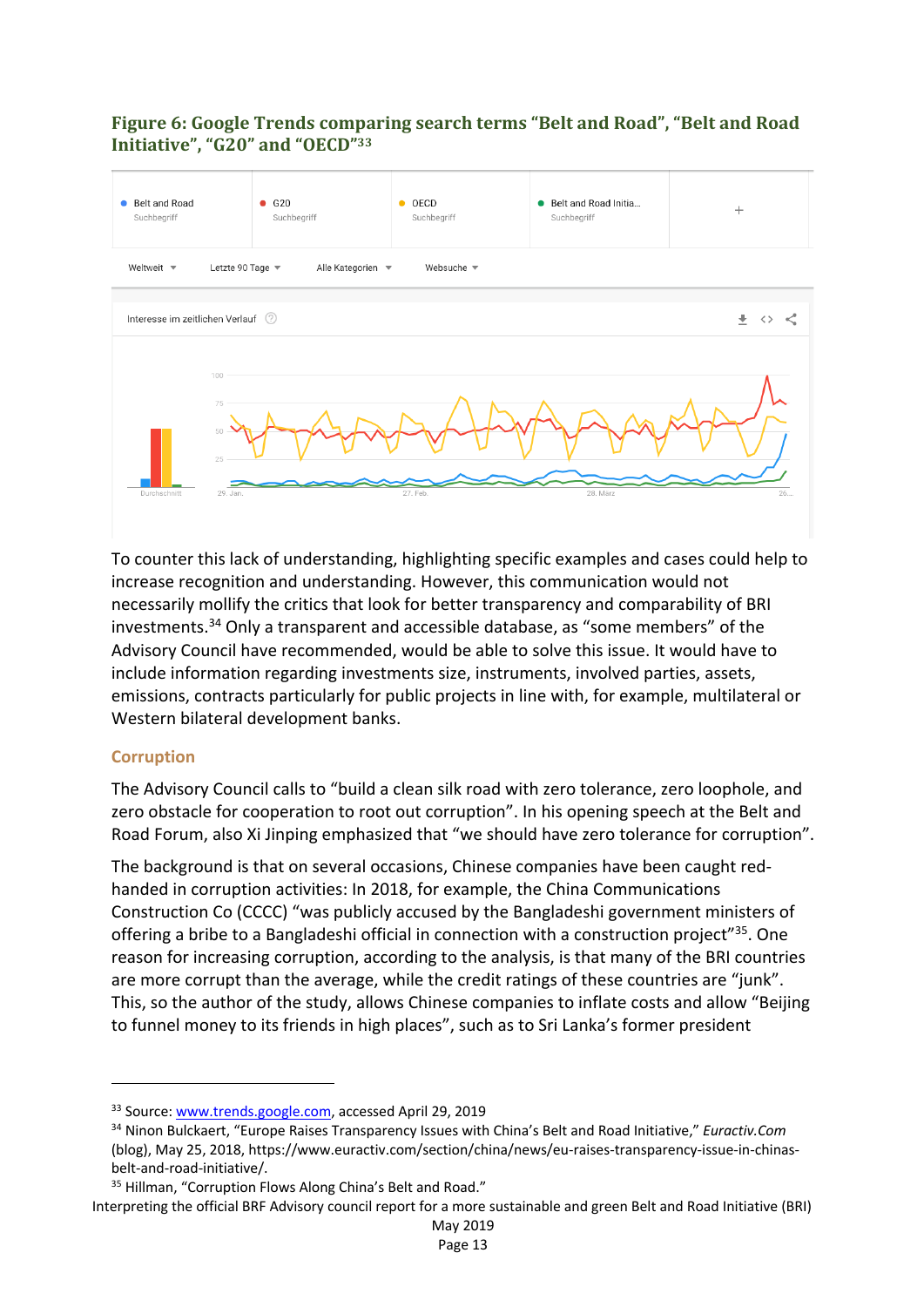Mahinda Rajapaksa for his re-election<sup>36</sup>. Also, in Malaysia, Chinese investors are accused of supporting 1MDB and former president Najib by inflating costs of the railway project (which have since been slashed by 30%).

While proving corruption is rarely easy, already the perception of corruption has the potential to taint the reputation of the BRI and of its sponsors. Thus, fighting corruption should not only profit local communities as they are paying a lower price for the goods they receive, but also improve the public perception of the BRI.

## **Additional recommendations to strengthen the BRI**

#### **Improving Governance of the BRI**

While the Advisors Committee stresses the lack of a centralized coordinating mechanism and underpinning work streams to support the implementation of its meeting outcomes of the BRF and elaborates on different strategies to overcome it, a similar approach could be necessary for the BRI overall. Currently, many private, public and government institutions set rules and guidelines for the BRI or contribute to decision making, including:

- Chinese regulators, such as the State Council that oversees all ministries and special commissions in China and establishes the overall blueprint for overseas investments (OFDI) from China, or the China Banking and Insurance Regulatory Commission (CBIRC) that approves OFDI projects by Chinese banks and oversees China's insurance industry.,
- Chinese ministries, such as the Ministry of Commerce (MOFCOM), which approves certain OFDI projects; the National Development and Reform Commission (NDRC), which develops OFDI goals and policies; the Ministry of Foreign Affairs (MFA) that administers China's diplomatic relations and policies; the Ministry of Ecology and Environment (MEE) that co-issues environmental guidelines.
- Chinese financial institutions, such as Silk Road Fund, China Development Bank (CDB), China Exim Bank,
- Multilateral financial institutions, such as the Asian Infrastructure and Investment Bank (AIIB) and the New Development Bank (NDB),
- Chinese commercial banks, such as the Industrial and Commercial Bank of China (ICBC), China Construction Bank, or the Agricultural Bank fo China,
- Chinese Central Bank the People's Bank of China (PBoC), which establishes monetary policy and manages foreign exchange reserves,

Also, several institutions, including the BRF Advisory Council, Green Finance Committee, think tanks, are providing thoughts, guidance, ideas, standards, or norms on the BRI. While the plurality of institutions might bring many ideas, a coordinating mechanisms – ideally involving international participants, could help to further strengthen mutual understanding, avoid misconceptions and further the interests of all involved countries and stakeholders. As former American Secretary of State Henry Kissinger supposedly never said: "Who do I call, when I want to talk to Europe", it is today also not clear, who to call, when I want to talk to

May 2019 Page 14

<sup>36</sup> Maria Abi-Habib, "How China Got Sri Lanka to Cough Up a Port," *The New York Times*, October 8, 2018, sec. World, https://www.nytimes.com/2018/06/25/world/asia/china-sri-lanka-port.html.

Interpreting the official BRF Advisory council report for a more sustainable and green Belt and Road Initiative (BRI)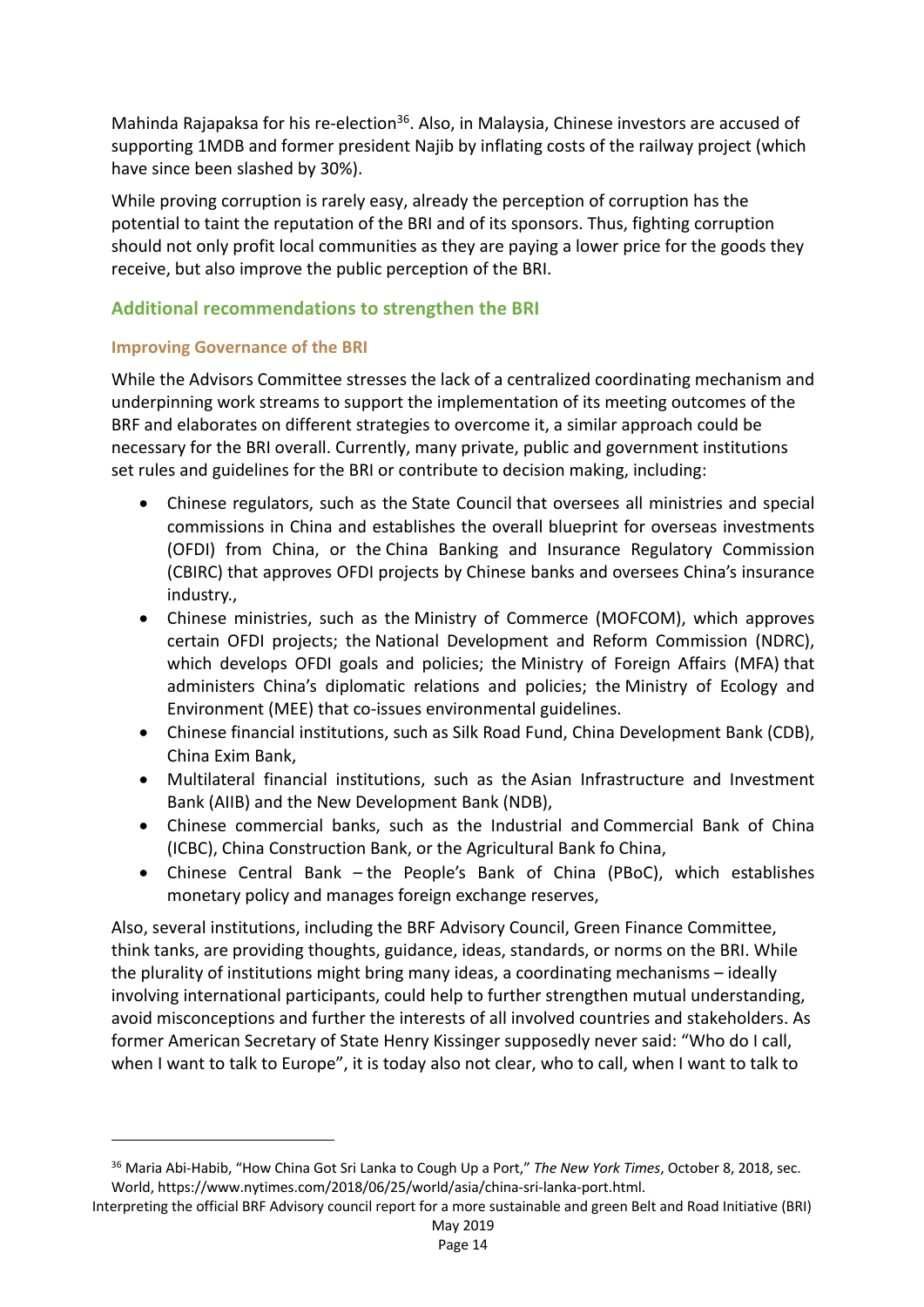the BRI. This could also mean that reducing layers of complexity for clearer governance could be a way forward.

## **Improving stakeholder engagement**

While the report stressed the project-based cooperation, little was said about stakeholder engagement and community engagement. In order to minimize risks and increase acceptance of BRI projects, local communities that are affected by projects should be included during all project phases – from project evaluation and design to implementation and management. By doing so, risks arising from changes in government (e.g. after elections) could be minimized, as support for the project will not reside solely with the local government, but also with the local communities. This could also minimize protests in relation to BRI projects, such as of fishermen in the Gwadar port in Pakistan, when a port built and supported by China displaced local fishermen. The Chinese media portrayed this development as the next Shenzhen<sup>37</sup>, but in the minds of many locals seen with mixed feelings or hostile<sup>38</sup>,<sup>39</sup>, could be minimized when dealing with relevant stakeholders.

## **Addressing stranded asset risks**

BRI countries have seen a flurry of investments in exploration of carbo-hydro energy sources, energy generation through coal, oil and gas and other emission intensive industries (see above, for example in the section on environmental sustainability). Should the BRI truly intend to become sustainable, much of these assets would need to be phased out prematurely, future planned generation assets would need to be cancelled along with longterm contracts for primary energy supply. In other words, these contracts and assets are at risk of becoming "stranded assets" – losing some or all their economic value.

Addressing these stranded asset risks for involved stakeholders, particularly investors/owners, concerned employees, and customers would be a requirement to be able to phase out emission intensive industries. This would require a commitment on when to move out, how to compensate for losses (e.g. faster depreciation periods), and how to ensure a socially feasible transition for concerned employees.

# **Summary – Making a(n even) better Belt and Road Initiative**

While the BRI continues to grow in size and ambition, it also needs to continue to improve on multiple dimensions. While much has been published about the achievements of the BRI, the BRF Advisory Committee (and other stakeholders) have provided ideas and recommendations how to improve the BRI. The main topics are:

- ensure fair access to BRI projects
- ensure economic and financial viability of BRI projects
- ensure environmental standards based on scientific and international standards

<sup>37 &</sup>quot;China-Pakistan Cooperation Helps Former Pakistani Fishing Village Prosper-Belt and Road Portal," Belt and Road Portal, April 9, 2019, https://eng.yidaiyilu.gov.cn/qwyw/rdxw/85173.htm.

<sup>&</sup>lt;sup>38</sup> Zofeen T. Ebrahim, "Gwadar Fisherfolk Worry about One Belt One Road," DAWN.COM, May 19, 2017, https://www.dawn.com/news/1334121.

<sup>39</sup> Jon Boone and Kiyya Baloch, "A New Shenzhen? Poor Pakistan Fishing Town's Horror at Chinese Plans," *The Guardian*, February 4, 2016, sec. World news, https://www.theguardian.com/world/2016/feb/04/pakistannew-shenzhen-poor-gwadar-fishing-town-china-plans.

Interpreting the official BRF Advisory council report for a more sustainable and green Belt and Road Initiative (BRI)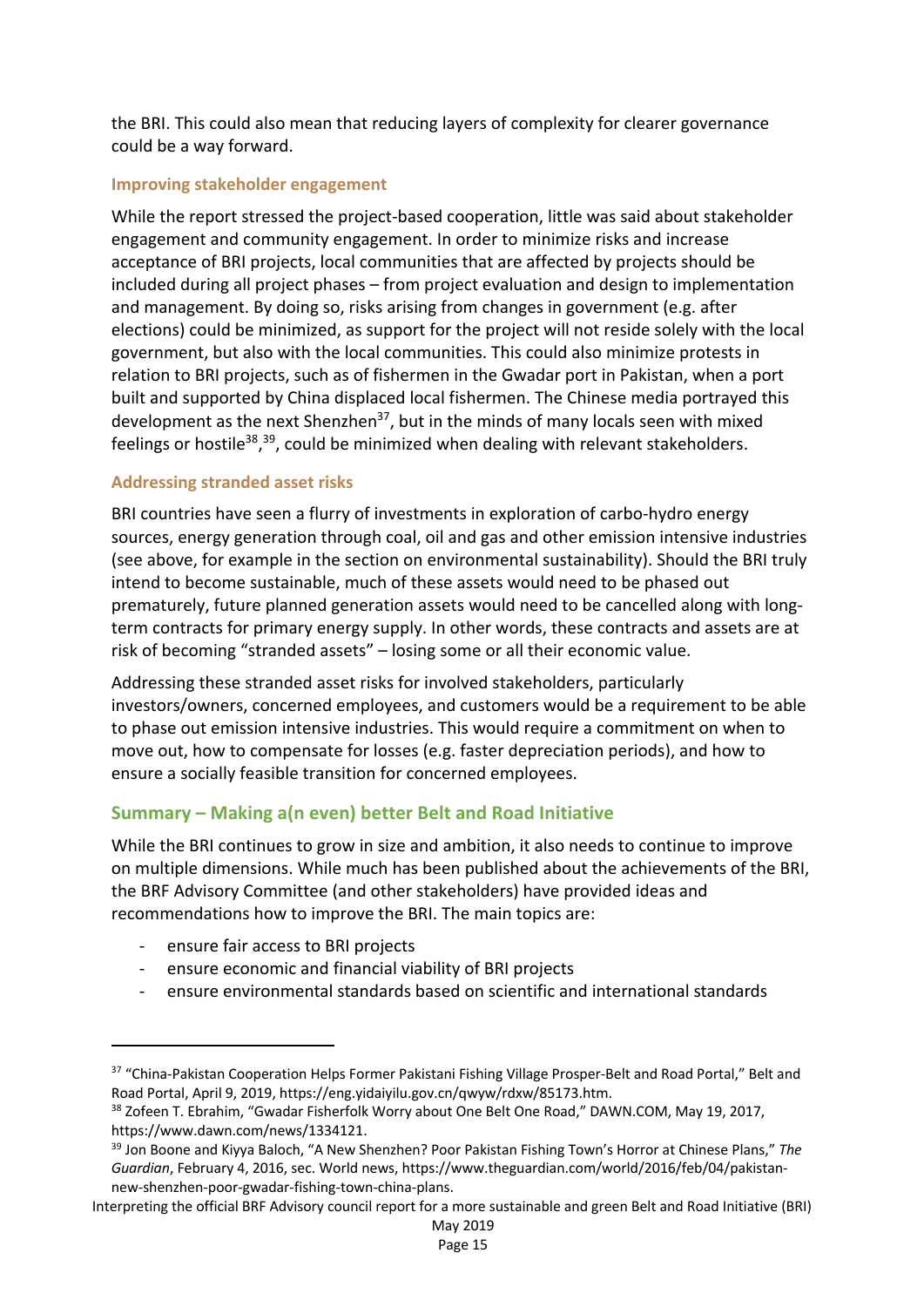- improve soft connectivity
- strengthen industrial cooperation
- expand financial resources
- improve transparency
- reduce corruption
- establish a BRI governance
- improve stakeholder engagement
- improve stranded asset risk management

Overall, the Advisory Group stressed the potential contribution the BRI could make for green and sustainable development, amongst others through green finance instruments. This seems to be an important theme, which was picked up and accelerated during the Belt and Road Forum. The challenge will, however, be, to let the words be followed by actions and tangible results. The world and its leaders have talked about green and sustainable development in all kinds of initiatives, while the "economic necessities" have driven up both emissions and loss of biodiversity to an unprecedented high in 2018. It would be a truly successful BRI, if it would be able to combine economic, social and ecological goals to be sustainably successful.

## **Bibliography**

- Abi-Habib, Maria. "How China Got Sri Lanka to Cough Up a Port." *The New York Times*, October 8, 2018, sec. World. https://www.nytimes.com/2018/06/25/world/asia/china-sri-lanka-port.html.
- APO. "How Djibouti like Zambia Is about to Loose Its Port to China." *CNBC Africa* (blog), September 13, 2018. https://www.cnbcafrica.com/apo/2018/09/13/how-djiboutilike-zambia-is-about-to-loose-its-port-to-china/.
- Bloomberg. "Djibouti's Rising Debts to Expansionist China Worry US, France." *The Economic Times*, April 7, 2019, sec. World News.

https://economictimes.indiatimes.com/news/international/world-news/djiboutisrising-debts-to-expansionist-china-worry-us-france/articleshow/68757684.cms.

- Boone, Jon, and Kiyya Baloch. "A New Shenzhen? Poor Pakistan Fishing Town's Horror at Chinese Plans." *The Guardian*, February 4, 2016, sec. World news. https://www.theguardian.com/world/2016/feb/04/pakistan-new-shenzhen-poorgwadar-fishing-town-china-plans.
- Bulckaert, Ninon. "Europe Raises Transparency Issues with China's Belt and Road Initiative." *Euractiv.Com* (blog), May 25, 2018. https://www.euractiv.com/section/china/news/eu-raises-transparency-issue-inchinas-belt-and-road-initiative/.
- "China Issues Nationwide 'negative' Investment List." *Reuters*, December 25, 2018. https://www.reuters.com/article/us-china-economy-investment-idUSKCN1OO0CU.
- "China Moves to Define 'Belt and Road' Projects for First Time." *Bloomberg News*, April 3, 2019. https://www.bloomberg.com/news/articles/2019-04-03/china-moves-todefine-belt-and-road-projects-for-first-time.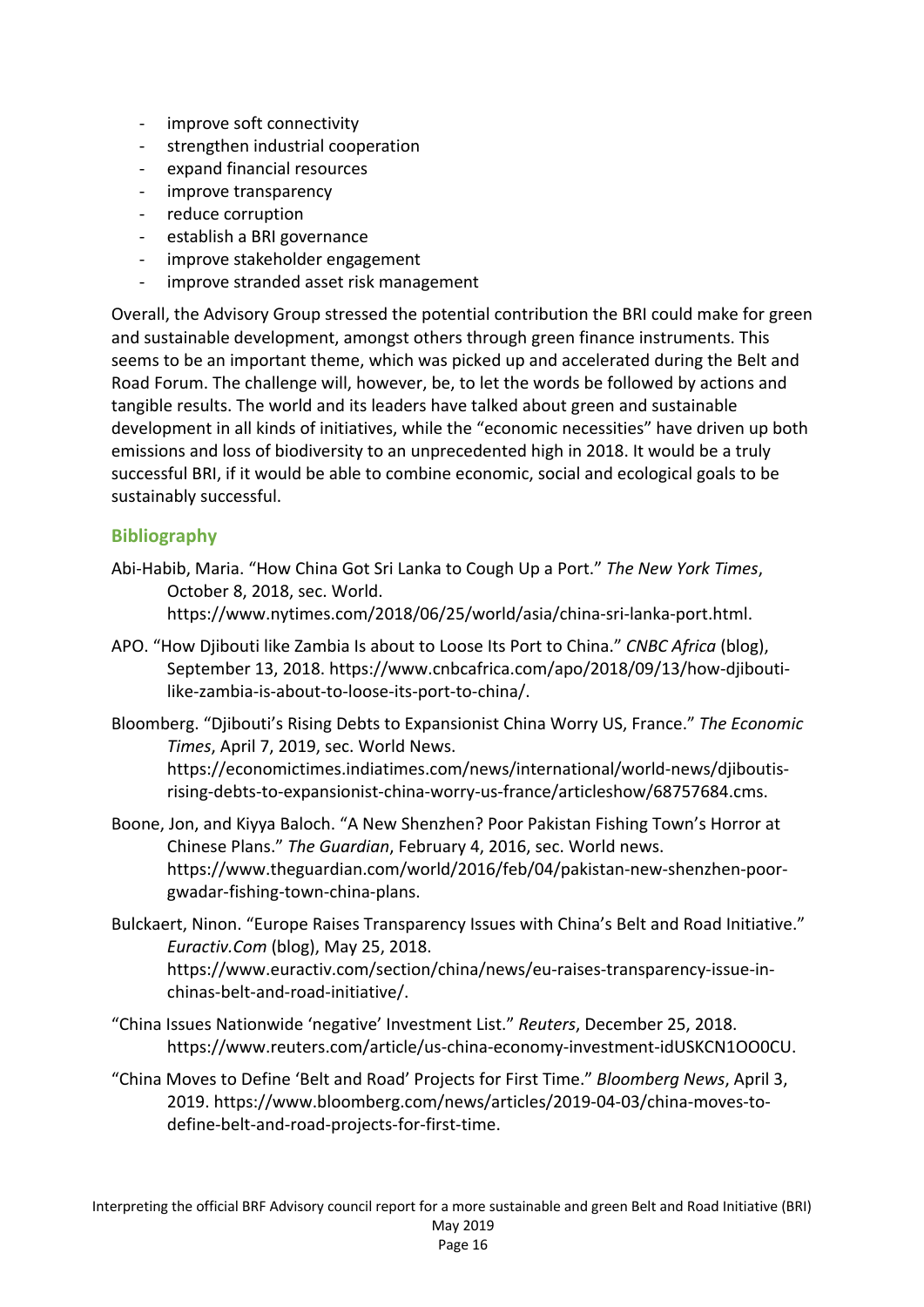- Belt and Road Portal. "China-Pakistan Cooperation Helps Former Pakistani Fishing Village Prosper-Belt and Road Portal," April 9, 2019. https://eng.yidaiyilu.gov.cn/qwyw/rdxw/85173.htm.
- Climate Bonds Initiative. "2018 Green Bond Market Summary." Climate Bonds Initiative, January 2019. https://www.climatebonds.net/files/reports/2018 green\_bond\_market\_highlights.p df.
- Da Costa, Agustinus Beo. "Indonesia NGO Appeals Ruling on China-Funded Dam in Endangered Orangutan Habitat." *Reuters*, March 13, 2019, sec. Sustainable Business. https://www.reuters.com/article/us-indonesia-orangutan-idUSKBN1QU16S.
- Ebrahim, Zofeen T. "Gwadar Fisherfolk Worry about One Belt One Road." DAWN.COM, May 19, 2017. https://www.dawn.com/news/1334121.
- South China Morning Post. "EU Accelerates Moves to Block China's Market Access," March 19, 2019. https://www.scmp.com/news/china/diplomacy/article/3002285/euaccelerates-moves-block-chinas-market-access.
- Ewing, Jackson. "China's Foreign Energy Investments Can Swing Coal and Climate Future | TheHill." The Hill, April 5, 2019. https://thehill.com/opinion/energyenvironment/437564-chinas-foreign-energy-investments-can-swing-coal-andclimate.
- Goh, Brenda, and Cate Cadell. "China's Xi Says Belt and Road Must Be Green, Sustainable." *Reuters*, April 25, 2019, sec. Sustainable Business. https://www.reuters.com/article/us-china-silkroad/chinas-xi-says-belt-and-roadmust-be-green-sustainable-idUSKCN1S104I.
- Hillman, Jonathan E. "China Must Play Fair over BRI Contracts." Nikkei Asian Review, February 6, 2018. https://asia.nikkei.com/Politics/China-must-play-fair-over-BRIcontracts.
- ———. "Corruption Flows Along China's Belt and Road." Center for Strategic & International Studies (CSIS), January 18, 2019. https://www.csis.org/analysis/corruption-flowsalong-chinas-belt-and-road.
- Hilton, Isabel. "How China's Big Overseas Initiative Threatens Global Climate Progress." YaleEnvironment360, January 3, 2019. https://e360.yale.edu/features/how-chinasbig-overseas-initiative-threatens-climate-progress.
- Huang, Kristin. "Will China Seize Prized Port If Kenya Can't Repay Belt and Road Loans?" South China Morning Post, December 30, 2018. https://www.scmp.com/economy/china-economy/article/2180026/will-china-seizeprized-port-if-kenya-cant-pay-back-its-belt.
- Hurley, John. "Examining the Debt Implications of the Belt and Road Initiative from a Policy Perspective." *CGD Policy Paper* 121, no. March 2018 (March 2018): 39.
- Jong, Hans Nicholas. "Scientists Urge Indonesian President to Nix Dam in Orangutan Habitat." Mongabay Environmental News, July 13, 2018. https://news.mongabay.com/2018/07/scientists-urge-indonesian-president-to-nixdam-in-orangutan-habitat/.

Interpreting the official BRF Advisory council report for a more sustainable and green Belt and Road Initiative (BRI) May 2019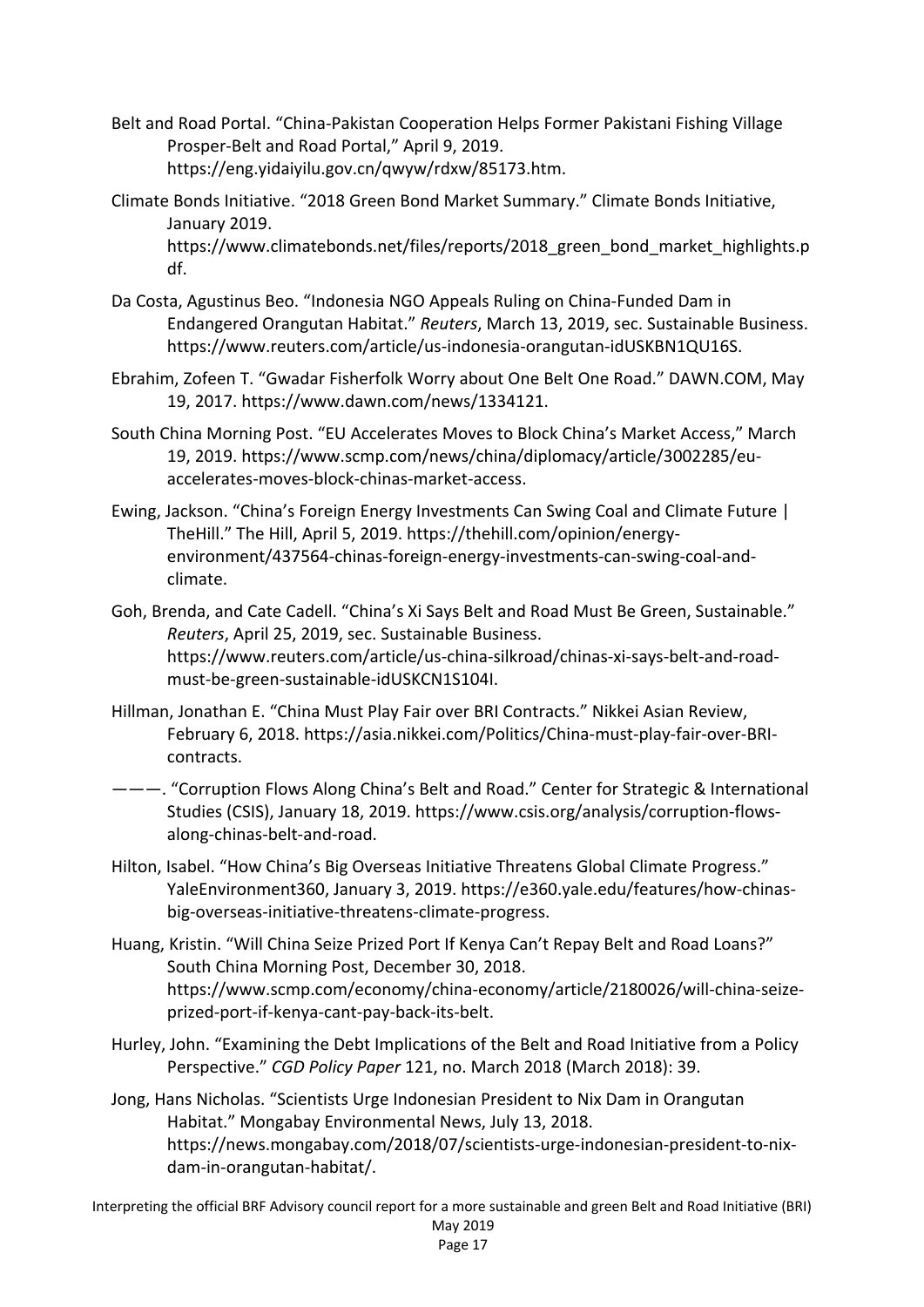- "Juncker Reinforces Call for Trade Reciprocity after Meeting China's Xi." *Reuters*, March 26, 2019. https://www.reuters.com/article/us-france-china-juncker-idUSKCN1R7162.
- Kynge, James. "Chinese Contractors Grab Lion's Share of Silk Road Projects." *Financial Times*, January 25, 2018, sec. Chinese business and finance. https://www.ft.com/content/76b1be0c-0113-11e8-9650-9c0ad2d7c5b5.
- Mark, Merel van der. "Banktrack Blog." Banktrack, February 17, 2015. http://blog.banktrack.org/?p=522.
- McPartland, Kevin. "Understanding The \$41 Trillion U.S. Bond Market." Forbes, October 11, 2018. https://www.forbes.com/sites/kevinmcpartland/2018/10/11/understandingus-bond-market/#371539a01caf.
- Ministry of Finance of People's Republic of China. Debt Sustainability Framework for Participating Countries of the Belt and Road Initiative (2019). http://m.mof.gov.cn/czxw/201904/P020190425513990982189.pdf.
- Mitchell, Tom, and Christian Shepherd. "Europe Lobby Warns on China Market Barriers." *Financial Times*, September 1, 2016, sec. Chinese trade. https://www.ft.com/content/757f5246-6fde-11e6-a0c9-1365ce54b926.
- Olander, Elizabeth Losos, Alexander Pfaff, and Lydia. "The Deforestation Risks of China's Belt and Road Initiative." *Brookings* (blog), January 28, 2019. https://www.brookings.edu/blog/future-development/2019/01/28/thedeforestation-risks-of-chinas-belt-and-road-initiative/.
- Ortolani, Giovanni. "China's Belt and Road Poised to Transform the Earth, but at What Cost?" Mongabay Environmental News, April 24, 2018. https://news.mongabay.com/2018/04/chinas-belt-and-road-poised-to-transformthe-earth-but-at-what-cost/.
- Phillips, Tom. "The \$900bn Question: What Is the Belt and Road Initiative?" *The Guardian*, May 12, 2017, sec. World news. https://www.theguardian.com/world/2017/may/12/the-900bn-question-what-isthe-belt-and-road-initiative.
- Ramasamy, Bala, Matthew Yeung, Chorthip Utoktham, and Yann Duval. "Trade and Trade Facilitation along the Belt and Road Initaitive Coridors." ARTNeT Working Paper Series. Bangkok: ESCAP, November 2017. https://www.econstor.eu/bitstream/10419/172051/1/1006745505.pdf.
- Schultz, Kai. "Sri Lanka, Struggling With Debt, Hands a Major Port to China." *The New York Times*, August 7, 2018, sec. World. https://www.nytimes.com/2017/12/12/world/asia/sri-lanka-china-port.html.
- Shearer, Christine, Melissa Brown, and Tim Buckley. "China at a Crossroads: Continued Support for Coal Power Erodes Country's Clean Energy Leadership." Hong Kong: Institute for Energy Economics and Financial Analysis (IEEFA), January 2019. http://ieefa.org/wp-content/uploads/2019/01/China-at-a-Crossroads\_January-2019.pdf.
- "With Eyes on China, EU Lawmakers Back Investment Screening." *Reuters*, February 14, 2019. https://www.reuters.com/article/us-eu-china-investment-idUSKCN1Q31JU.

Interpreting the official BRF Advisory council report for a more sustainable and green Belt and Road Initiative (BRI) May 2019